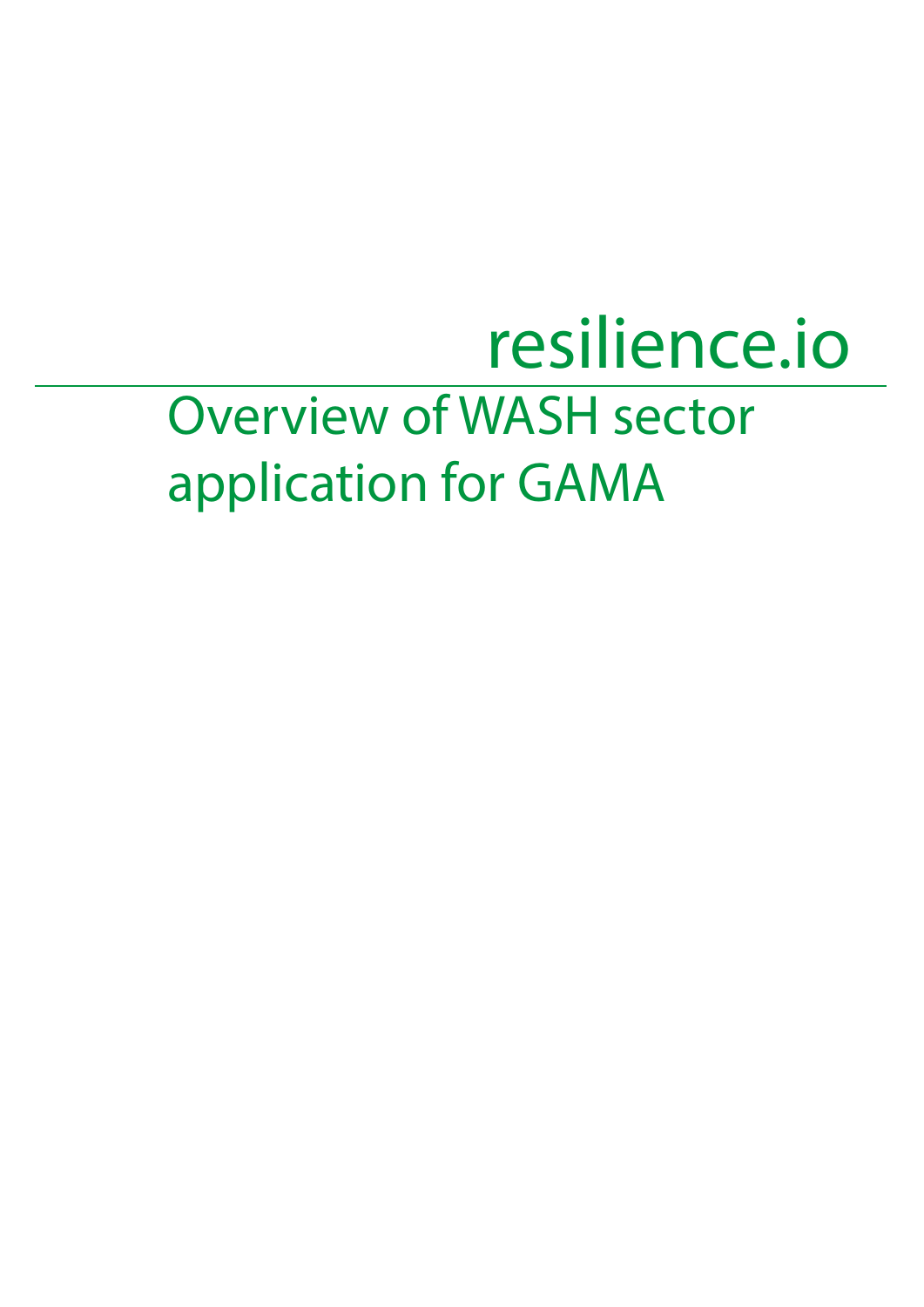# **COVER SILIENCE. 10**

for GAMA

This report has been compiled by the Institute for Integrated Economic Research (IIER) and The Ecological Sequestration Trust as part of work on the Future Cities Africa programme.

Visit us at: resilience.io Follow us on: @resilienceIO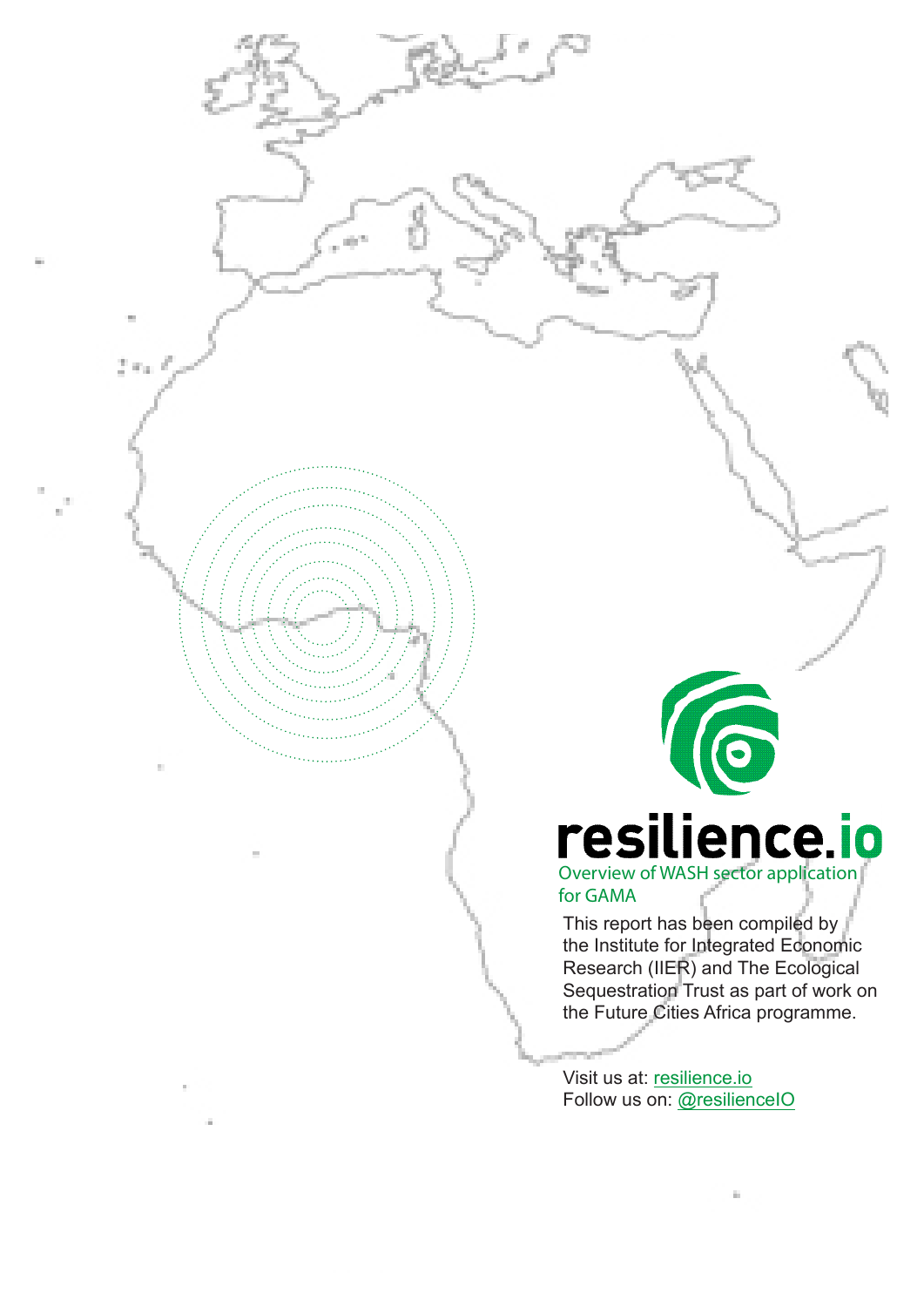## IIER

### **Overview of Water and Sanitation Sector Application for GAMA city-region**

| Created:       | March 2015                                          |
|----------------|-----------------------------------------------------|
| <b>Version</b> | $\perp$                                             |
| Author:        | Rembrandt Koppelaar (IIER), Stephen Passmore (TEST) |

#### **1. Document Overview**

The document provides an overview of the water and sanitation sector (WASH), in the context of the Greater Accra Metropolitan Area (GAMA), as the sector application of the Future Cities Africa (FCA) Decision-Making model prototype development. The sector was selected at a workshop on the  $24<sup>th</sup>$  of March 2015 in Accra together with 78 invited local stakeholders. The scope, data requirements, availability and gaps, institutions and possible technical, policy and planning interventions for the WASH sector were further refined during a technical experts group meeting held at ILGS, GAMA on the  $26^{th}$  March 2015.

The outline includes an overview of:

- The aims of the sector application (section 2)
- The WASH sector description in the context of the GAMA (section 3)
- An overview of the baseline situation (section 4 TBD)
- A set of preliminary decision interventions for the application (section 5)
- A set of preliminary data requirements and institutional sources (section 6)

The document will be periodically updated during the prototyping project based on local stakeholder inputs and on-going project research into the WASH sector.

The prototype is part of a 5 year development trajectory with three phases. The second phase aim after prototype development is to scale model logic to a full economy model covering all sectors. In the third phase testing and validation in multiple country locations is to be carried out, after which the model release free at end use is planned.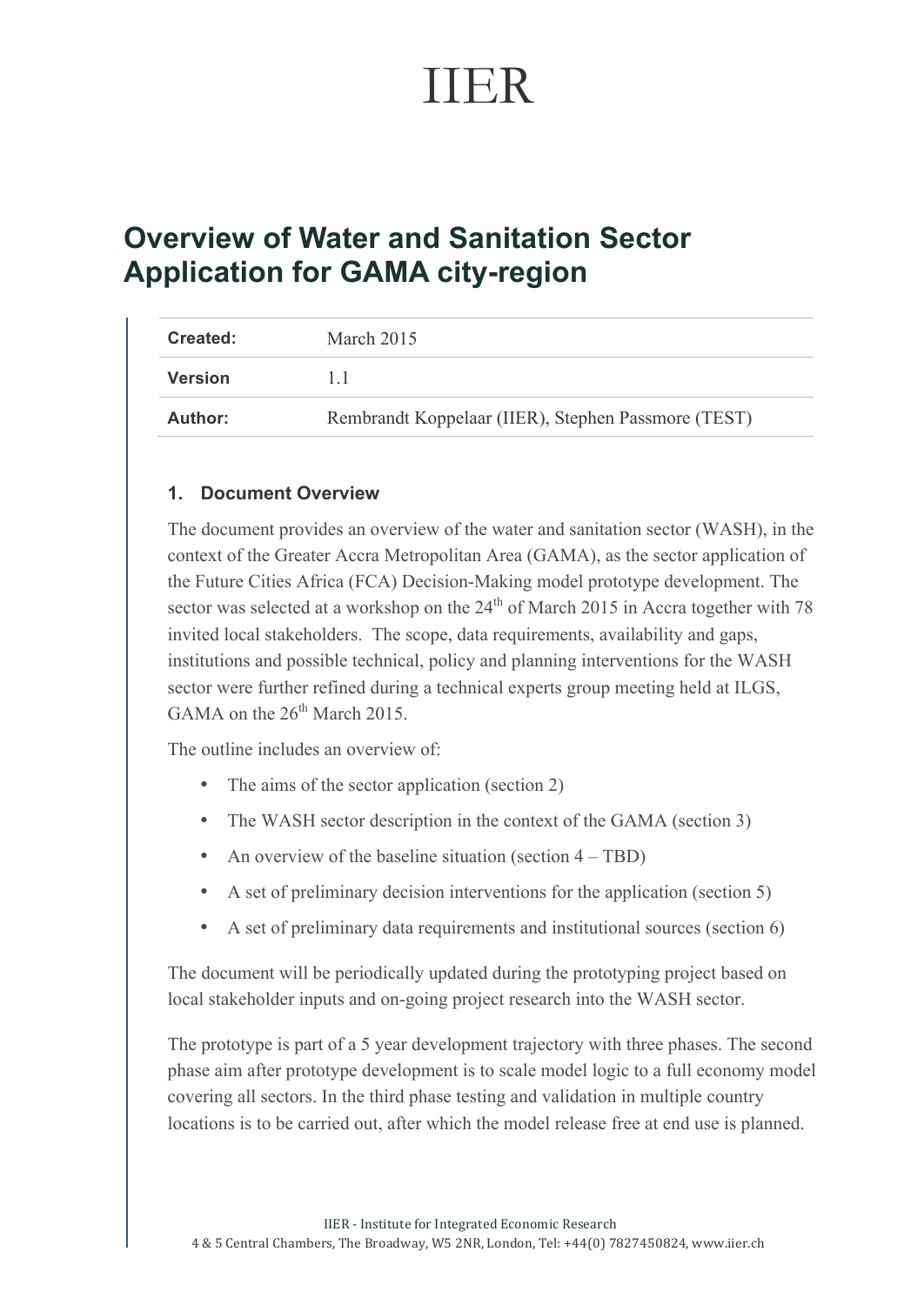#### **2. Sector Application Aim**

The prototype sector application serves as part of testing model logic and functionality to ensure quality and validity of model prototype algorithms.

In relation to the GAMA city-region the sector application is to provide for:

- The collection, harmonization, and integration of existing datasets including land use, WASH infrastructure, population plus household data, and WASH sector flows including supply and demand. These will form a series of layered datasets for prototype use and a standalone open source of data to be made available locally.
- The representation of water treatment and sanitation infrastructure in the model for a part of the GAMA city-region based on available datasets.
- A demonstration of functionality of the prototype in  $1<sup>st</sup>/2<sup>nd</sup>$  quarter 2016 for GAMA based on a set of WASH sector policy and technology decision options, so as to create insights on their impacts at economic, social, and environmental dimensions over a 5-20 year time-period.

#### **3. WASH Sector Description**

The delivery of clean water is essential for human societies to flourish. Water supply covers the collection and treatment of water to desirable qualities for residential, agricultural, industrial, or other commercial uses. A key element in the supply of water is its quality being free from harmful or undesirable biological, chemical, or physical compounds and organisms. To ensure the quality of water the prevention of any contact of human wastes with water systems is essential. The collection of human excreta can be exercised by putting in place appropriate sanitation systems in households and communities, as well as subsequent treatment facilities.

The WASH sector can be described by six types of process systems:

- **Source water collection**, as the collection and extraction of raw water from the environment. Sources can include rainwater, groundwater sources, wells, and surface sources such as rivers, lakes, streams, estuaries, and coastal shorelines.
- **Source water treatment,** the removal of pathogens, suspended particles and other impurities in water sources. The treatment type depends on source quality and the desired quality of the finished water (e.g. drinking water).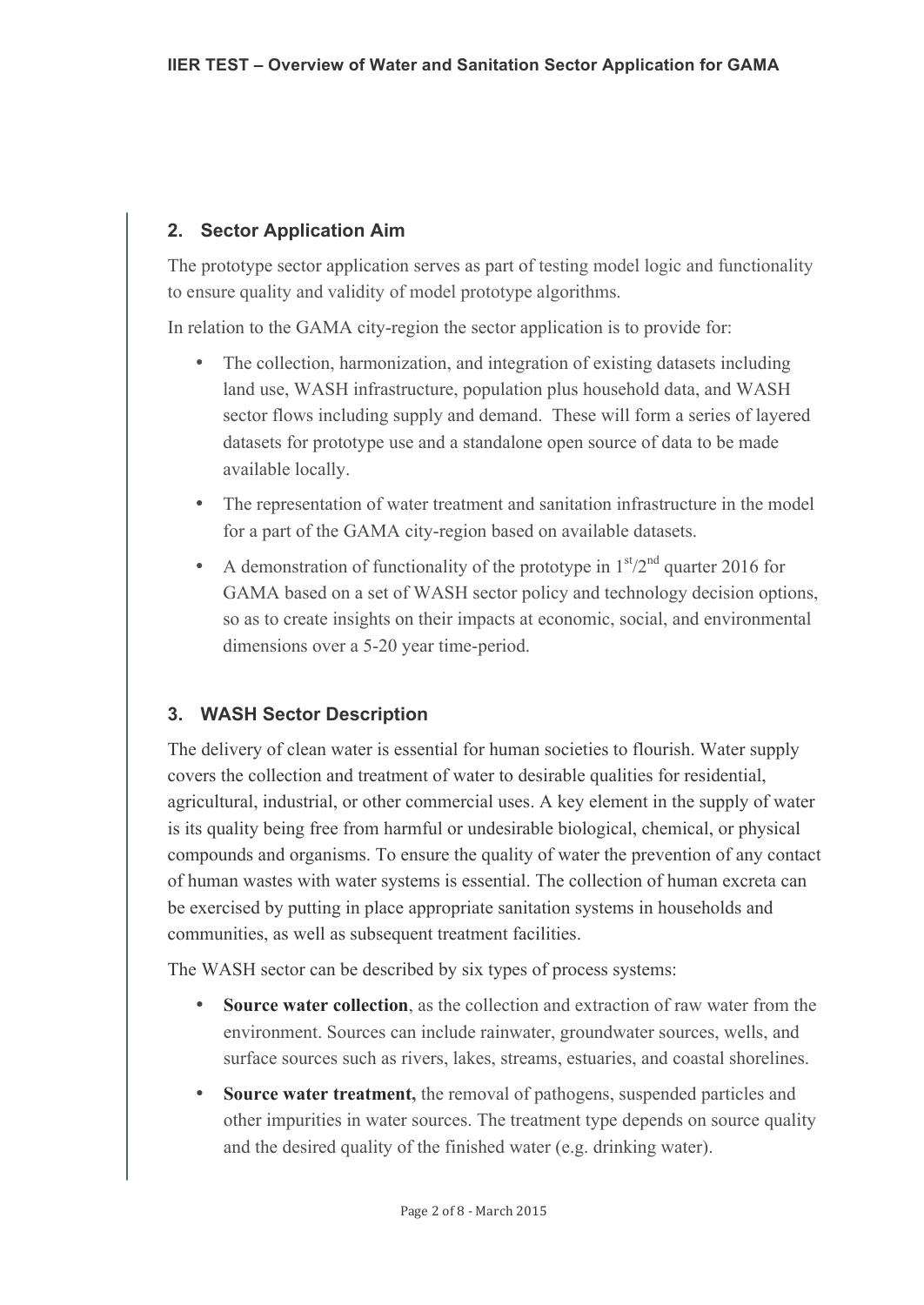- **Water distribution**, the infrastructure required to transfer water from a treatment facility across networks for use including residential, agricultural, commercial and industrial use, and to collect it as waste water for treatment.
- **Sanitation collection,** the toilet discharge and collection systems of human excreta from households, communities, businesses, and commercial sites.
- **Waste water treatment,** the treatment and resource recovery of water that has been used and discharged from homes, businesses, cities, and industry, which can include human excreta wastes.
- Sanitation treatment systems, the treatment and resource recovery of human excreta in facilities outside of the water system, such as biogas and slurry production systems.

In the context of GAMA also solid waste generation and disposal is closely related to the functioning of WASH systems, because of the use of open drains which can become clogged with solid wastes. The influence of this factor can be described by two additional process systems, in the **collection of solid wastes**, and the **disposal and/or recycling treatment** at waste facility sites.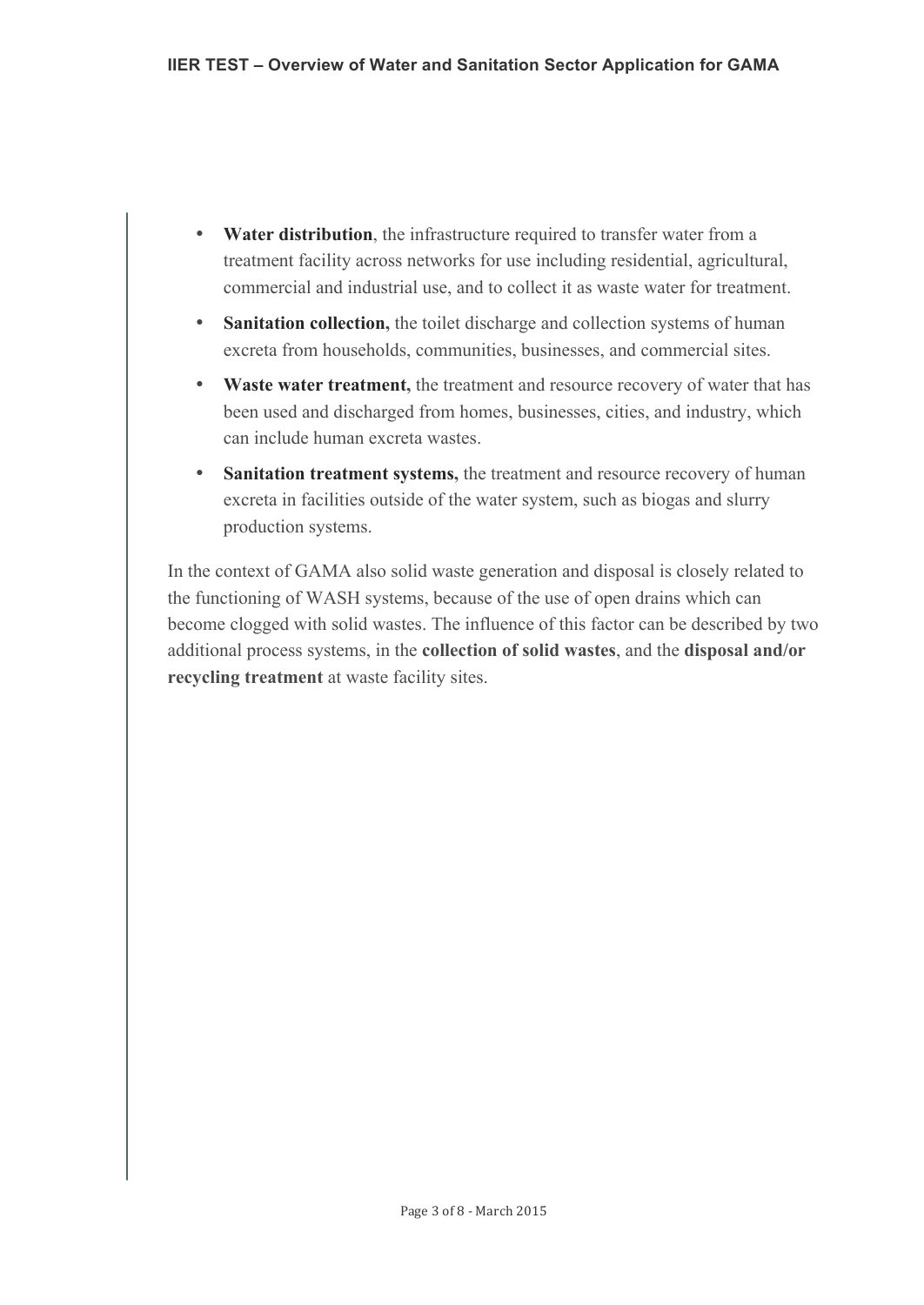#### **3.1 WASH challenges in GAMA**

The functioning of the WASH sector can be conceptualised at baseline from the water systems, sanitation systems, and the influence of the household solid waste systems on the function of WASH system. These systems should live up to the task of providing basic sanitation services, universal access to safe drinking water, and the ability to deal with rainfall/storm water. However, at present the infrastructure in place in GAMA is inadequate in its functioning of these tasks. This poses a number of challenges to the city-region with substantive implications for people's livelihoods, as listed below and depicted schematically in figure 1 at the end.

Because of the infrastructure inadequacy the city-region is coping with a number of challenges, of which the most important include:

- **Chocked open drains**, the open drains in the city are often blocked with wastes in parts of the city-region, resulting in over-flooding in periods with significant rainfall.
- **Water quality**, the quality levels of surface water is poor in many areas due to fecal coliform contamination, among other impurities, as a cause of direct source contamination as well as environmental discharge, given the limited number of WASH treatment systems in place or in operation
- **Flooding,** the occasional flooding in periods of excessive rainfall due to clogging of open drains with solid wastes in a number of areas, and inadequate catchment in a few areas relative to the magnitude of rainfall.
- **Environmental pollution**, the large portion of excreta, waste water, and solid waste which is discharged directly into the environment, affecting the functioning of these ecosystems.
- **Water service reliability, the reliability of water access is sporadic at times,** where certain areas are only serviced once per week or less.

The combination of these challenges and their interaction results in a number of implications on the city-region's population, which includes:

• **Water borne diseases**, the lack of water quality impacts disease frequency, especially Cholera, which causes loss of life, sickness days, and reduced productivity.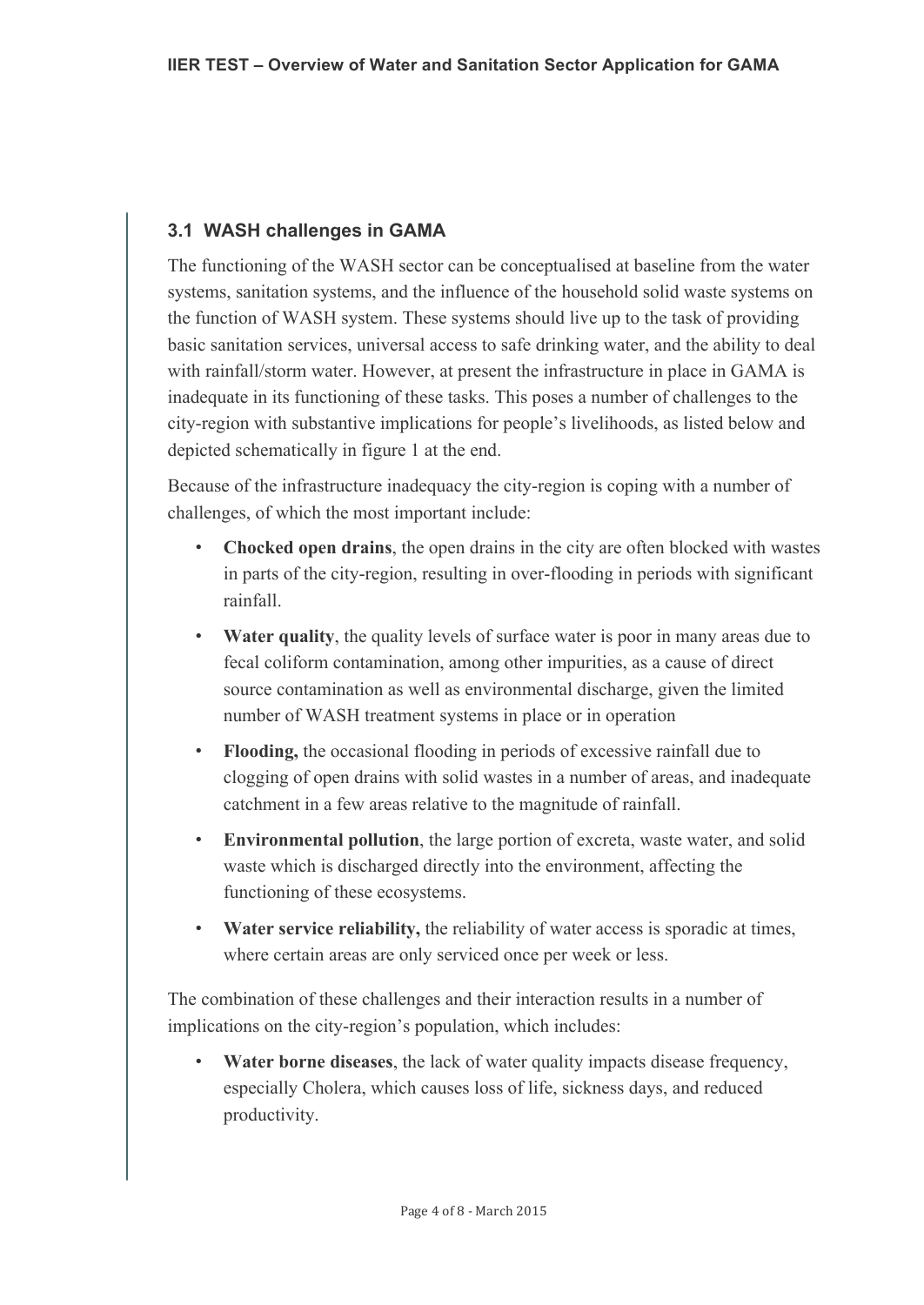- **Flooding damage**, the occasional flooding leads to damage on community property, in the form of damaged infrastructure as well as impairment of social and business activities.
- **Environmental costs**, the dumping of sanitation, waste water, and solid waste into the environment impairs the overall functioning due to which ecosystem states change. The beauty of the environment is impaired, and species carrying capacity is reduced, such as for fish, removing a source of income and the ability for people to sustain their livelihoods.
- **Financial means to sustain livelihoods**, the cost of sickness, loss of productivity, and flooding damages impacts the ability of affected people to gain the income to sustain their livelihoods.
- **Social upheaval,** the inability of appropriate responses to these challenges results in discontent, distress, and social upheaval.



**Figure 1** – An overview of challenges due to inadequate WASH systems in GAMA and their implications.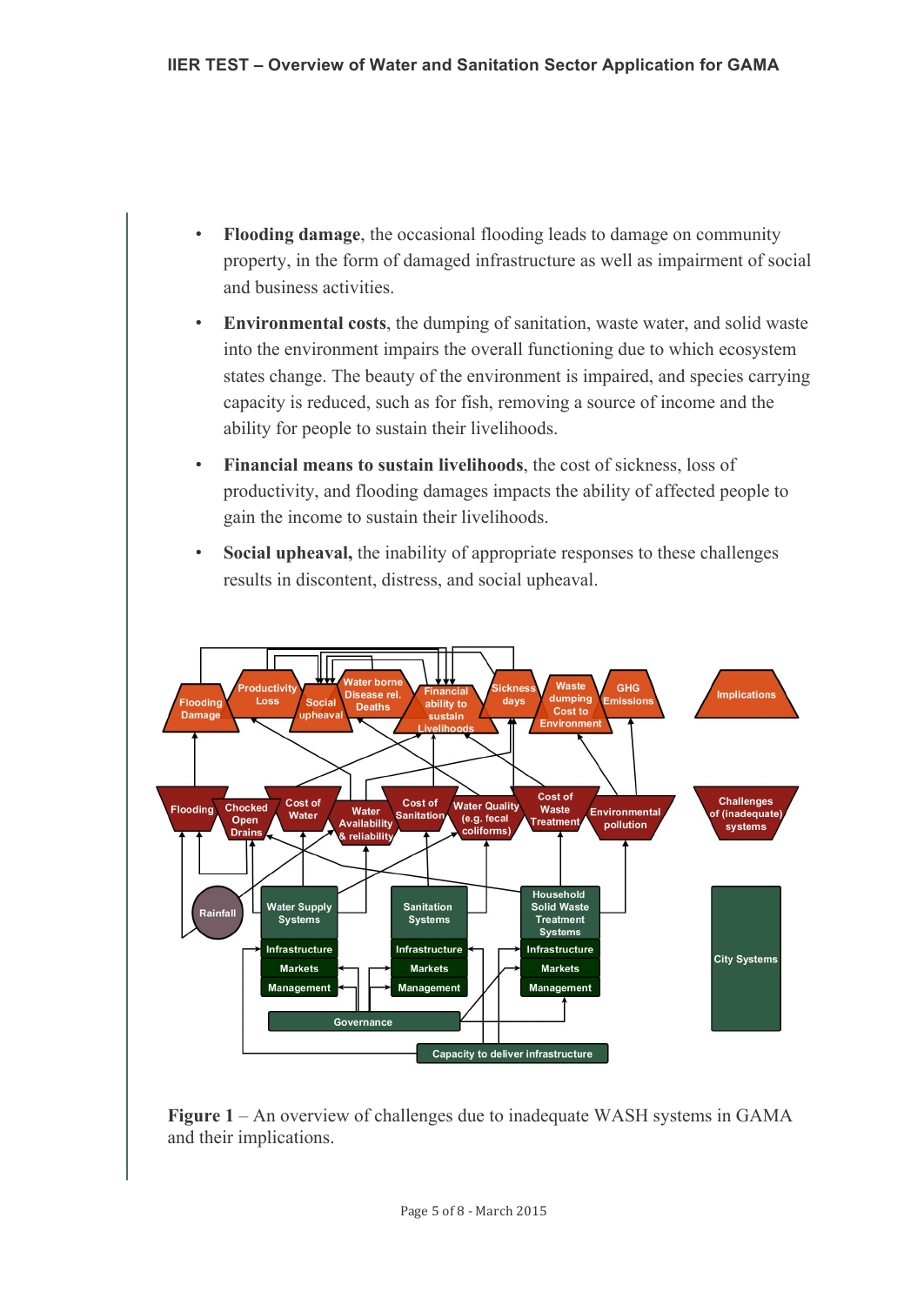#### **4. GAMA Water and Sanitation Baseline**

[TBD – baseline statistics]

#### **5. Sector Application Decision Use Cases**

As part of the demonstration of functionality in  $1<sup>st</sup>/2<sup>nd</sup>$  quarter 2016 the model prototype will include a number of WASH sector related technology and policy decision interventions. The exact set of interventions will need to be determined progressively during the project, based on existing plans in the GAMA city-region and with local stakeholders, and the examination of specific technology options.

A first listing of interventions, based on the  $24<sup>th</sup>$  of March sector selection workshop and the  $26<sup>th</sup>$  of March workshop with the WASH technical experts group, both held in the GAMA, Ghana, includes:

- **Decentralized sanitation treatment,** the direct communal scale treatment of human sanitation wastes such as through biogas and slurry recovery of wastes in a bio-digester.
- **Governance**, the implications of the inability to operate, maintain existing infrastructure due to a lack of available capacities, as expressed by key performance indicators simulated in the model.
- **Waste water treatment infrastructure**, the construction and operation of treatment plants to deal with end of operation waste water flows based on physical, chemical and/or biological means, for disinfected and clean return into the environment and for human use.
- **Surface water treatment infrastructure**, the construction and operation of treatment plants to upgrade the quality of available surface water, such as slow sand filtration systems.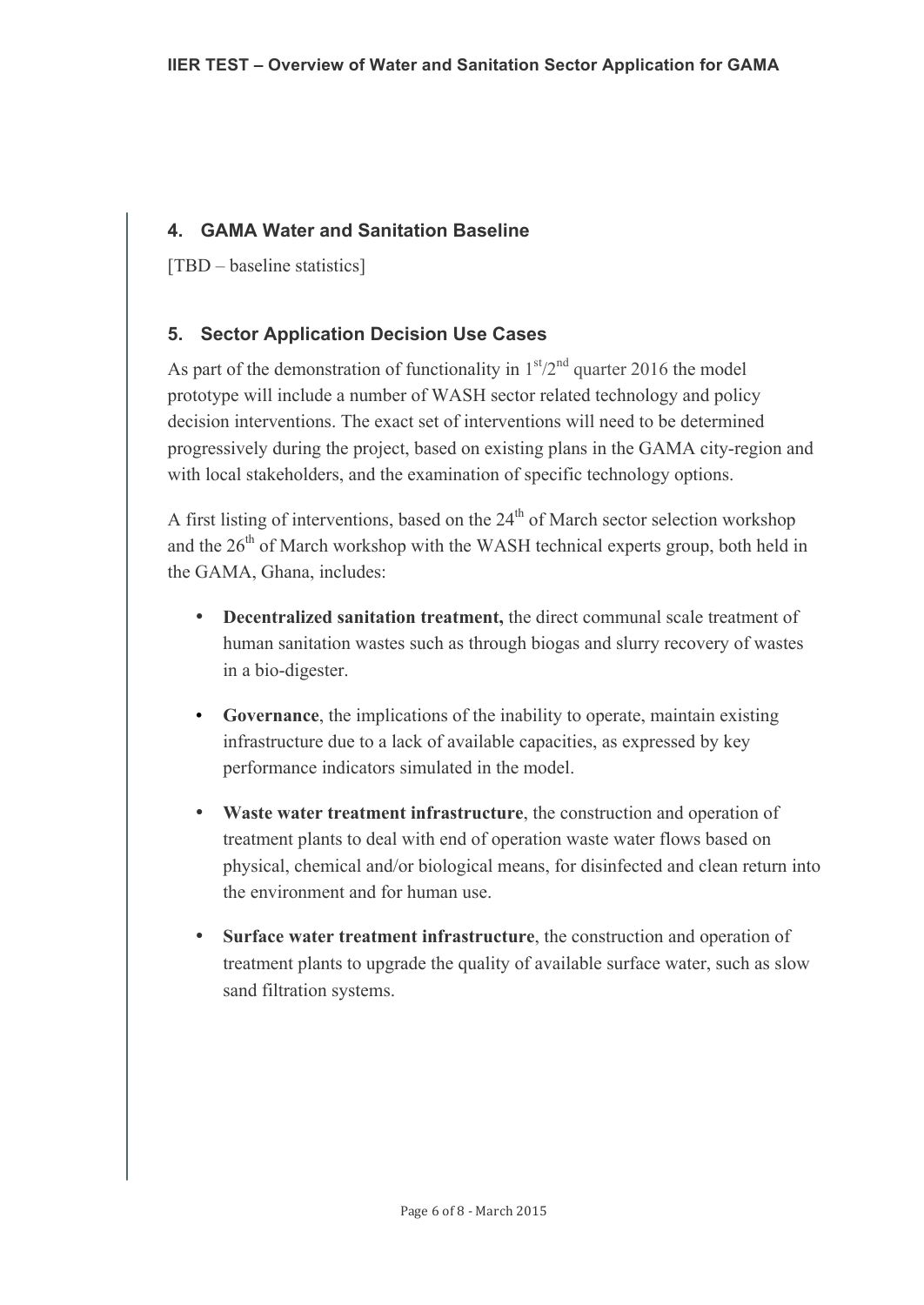#### **6. WASH Sector data sources**

To define the WASH sector baseline in the GAMA city-region and to understand the impacts of proposed solutions, four groups of data requirements are needed, **Geospatial, Population and household, WASH sector flows and WASH sector infrastructure**. A first list of institutions with appropriate data sources has been developed based on input from the 26<sup>th</sup> March WASH technical experts group.

| No.                     | Institution                                                                                                                                                                                                                                                                                                   | Primary data group                |
|-------------------------|---------------------------------------------------------------------------------------------------------------------------------------------------------------------------------------------------------------------------------------------------------------------------------------------------------------|-----------------------------------|
| $\mathbf{1}$            | CERGIS – Centre for remote sensing and<br>geographic information services                                                                                                                                                                                                                                     | Geospatial                        |
| $\overline{2}$          | LUPMP – Land Use Planning and Management<br>Project - Town and Country Planning dept.                                                                                                                                                                                                                         | Geospatial                        |
| $\overline{\mathbf{3}}$ | <b>ILGS</b> – Institute of Local Government Studies                                                                                                                                                                                                                                                           | Geospatial                        |
| $\overline{\mathbf{4}}$ | <b>Land Commission</b>                                                                                                                                                                                                                                                                                        | Geospatial                        |
| 5 <sup>5</sup>          | Ghana statistics office                                                                                                                                                                                                                                                                                       | Population & Household            |
| 6                       | <b>National Population Council</b>                                                                                                                                                                                                                                                                            | Population & Household            |
| $\overline{7}$          | District Citizen services MMDs                                                                                                                                                                                                                                                                                | Population & Household            |
| 8                       | Ghana water network partnership                                                                                                                                                                                                                                                                               | WASH sector flow                  |
| $\boldsymbol{9}$        | Water research institute                                                                                                                                                                                                                                                                                      | WASH sector flow                  |
| 10                      | Water resources commission                                                                                                                                                                                                                                                                                    | WASH sector flow                  |
| 11                      | <b>Environmental Protection Agency</b>                                                                                                                                                                                                                                                                        | WASH sector flow                  |
| 12                      | Ghana standards office                                                                                                                                                                                                                                                                                        | WASH sector flow                  |
| 13                      | Water Aid                                                                                                                                                                                                                                                                                                     | WASH sector flow                  |
| 14                      | African institute of water and waste management                                                                                                                                                                                                                                                               | WASH sector infrastructure        |
| 15                      | Ghana water company                                                                                                                                                                                                                                                                                           | WASH sector infrastructure        |
| 16                      | Coalition of water NGOs                                                                                                                                                                                                                                                                                       | WASH sector infrastructure        |
| 17                      | WB – World Bank Ghana sanitation project                                                                                                                                                                                                                                                                      | WASH sector infrastructure        |
| 18                      | Ghana statistical service                                                                                                                                                                                                                                                                                     | WASH sector infrastructure        |
|                         | $\mathbf{r}$ , and $\mathbf{r}$ , $\mathbf{r}$ , $\mathbf{r}$ , $\mathbf{r}$ , $\mathbf{r}$ , $\mathbf{r}$ , $\mathbf{r}$ , $\mathbf{r}$ , $\mathbf{r}$ , $\mathbf{r}$ , $\mathbf{r}$ , $\mathbf{r}$ , $\mathbf{r}$ , $\mathbf{r}$ , $\mathbf{r}$ , $\mathbf{r}$ , $\mathbf{r}$ , $\mathbf{r}$ , $\mathbf{r}$ | $\alpha$ d WILCUT $\alpha$ cancel |

**Table 6.1** - List of institutional data sources for the WASH sector in GAMA.